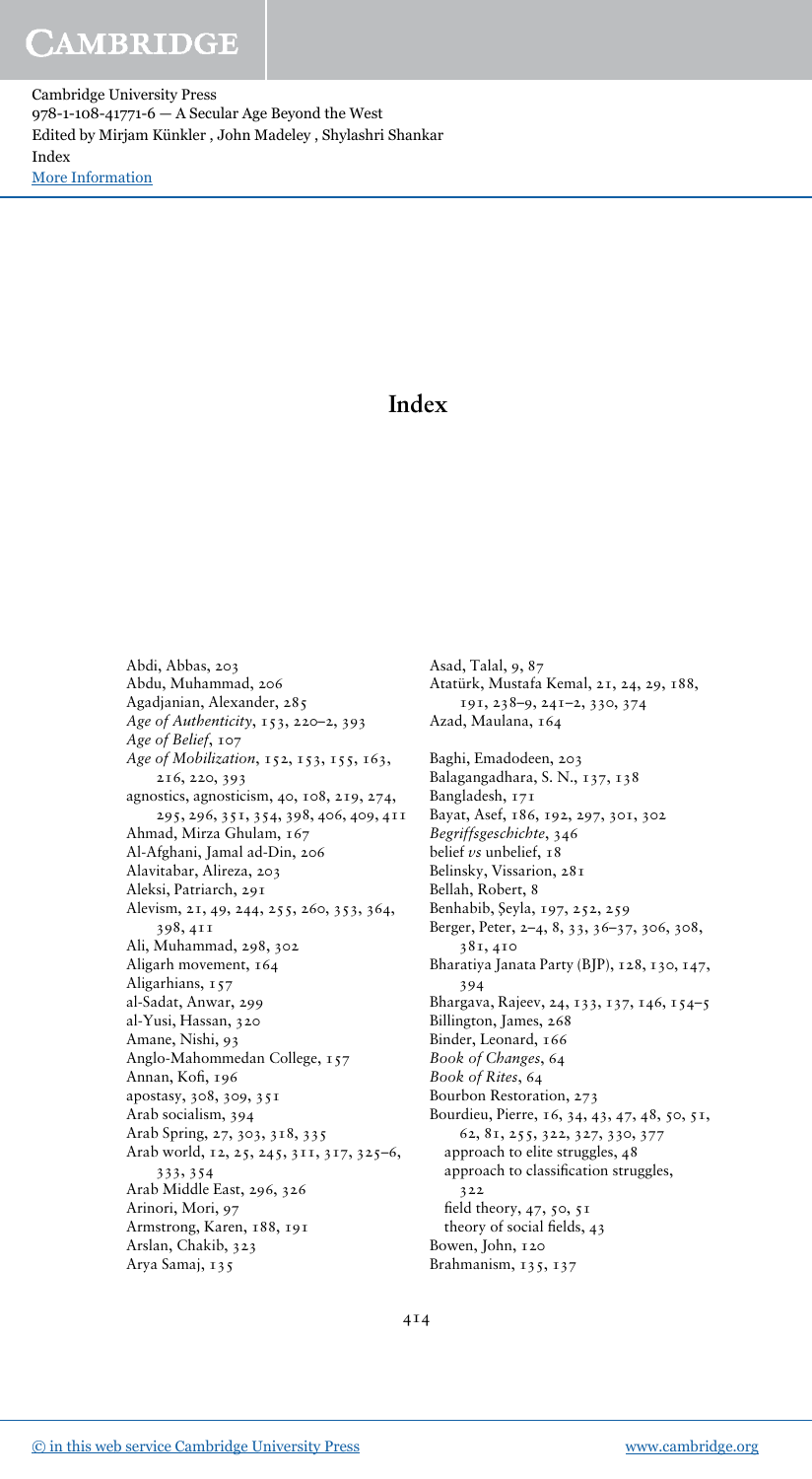British India

Cambridge University Press 978-1-108-41771-6 — A Secular Age Beyond the West Edited by Mirjam Künkler , John Madeley , Shylashri Shankar Index [More Information](www.cambridge.org/9781108417716)

> ethnicization process, 161–2 Khilafat movement (1919–1921), 159 Local Self-Government Act, 158 Muslim League, 158–61, 164–6, 168 politicization of the Muslim identity, 159 Buddhism, 63, 70, 74, 77, 78, 88, 89, 100, 109, 137, 140, 344, 363, 378 concept of "non-self" (wuwo), 77 reform campaigns, 25–26 Buddhist Studies, institutes for (foxueyuan),74 buffered self, 2, 7, 10, 40, 107, 302, 346 Butler, Jon, 134 Butler, Judith, 149, 214 Cai Yuanpei, 68, 76 types of education, 77 Calhoun, Craig, 15, 41, 149 Casanova, José, 1–5, 30, 33, 37, 42, 56, 124, 128, 185, 209, 295, 296, 330, 332, 338, 342, 343, 346, 375, 381 Catholicism, 12, 55, 78, 113, 267, 296, 363 Chatterjee, Partha, 87, 94, 131, 139 Chesterton, G. K., 289 China, 343, 345, 359, 373, 410 "anti-superstition" campaign, 70 "build schools with temple property" (miaochan xingxue campaign, 69 Anti-rightist Campaign, 1957, 78 children's classics reading movement, 80 conflicts of religion, 72 Constitution of the Republic of China (1912), 68 Cultural Revolution (1966–1976), 78, 363 educational independence (jiaoyu duli), 75 étatization of society, 78 Foreign Affairs Movement, 66 forms of religio-political differentiation, 62 New Learning and beginning of secularity, 65-70 New Penal Code of the Empire (Daqing xin xinglü), 68 Nineteen Fundamental Principles (Zhongda xintiao shijiu tiao), 68 Outline of the Imperial Constitution (Qinding xianfa dagang), 68 Regulations for the Management of Temples and Monasteries (Guanli simiao tiaoli), 75

#### $Index$  415

social imaginaries of religion, 63 The School System of the Year Guimao (guimao xuezhi), 67 Chinese Communist Party (CCP), 78, 79 Christian nominalism, 289 Christian Rome, 45 Christianity, 12, 72, 100, 109, 137, 140, 214, 362, 378, 391 Papal Revolution, 269 citizenship, 20, 154, 349, 351, 356, 370, 379, 391 China, 75, 77 Egypt, 304, 308 Indonesia, 108, 111, 112, 114, 120 Jewish, 216 civil religion, 8, 9 clergy, 18, 22, 24, 50, 89, 95, 98, 188, 197–200, 240, 266, 276–78, 303, 360 coercive secularization, 87, 89, 191, 372–4, 377 Confucianism, 12, 13, 26, 28, 63–39, 76–7, 80–1, 89, 90, 92, 97, 109, 113, 118, 119, 123, 346, 388, 407 consociational secularity, 44, 46, 53 defensive developmentalism, 20 Deism, 87, 90 Deobandis, 157 differential burdening, 11, 13, 14, 28, 349, 378, 399, 403 Doe, Norman, 288 Dong Zhongshu, 65 Dostoyevsky, Fyodor, 272 Dubois, Thomas, 98 Durkheim, Emile, 4, 7, 8, 35, 134, 156, 162, 181, 215, 220, 292, 324, 345, 355 Eastern Orthodox Christianity, 1, 12, 265–7, 285, 344, 370 Ebadi, Shirin, 186 Egypt, 12, 14, 15, 21, 147, 159, 187, 190, 318, 325–6, 335, 350–1, 354, 357, 359, 361, 362, 364, 367, 373, 397, 400–411 'almani, 296, 310 "clerical" Sunni establishment, role of, 303 Al-Azhar, 299, 303–6, 310, 361 application of principles of shari'a, 300, 305 Copts (Orthodox Copts, Coptic Church), 298, 301–4, 307–11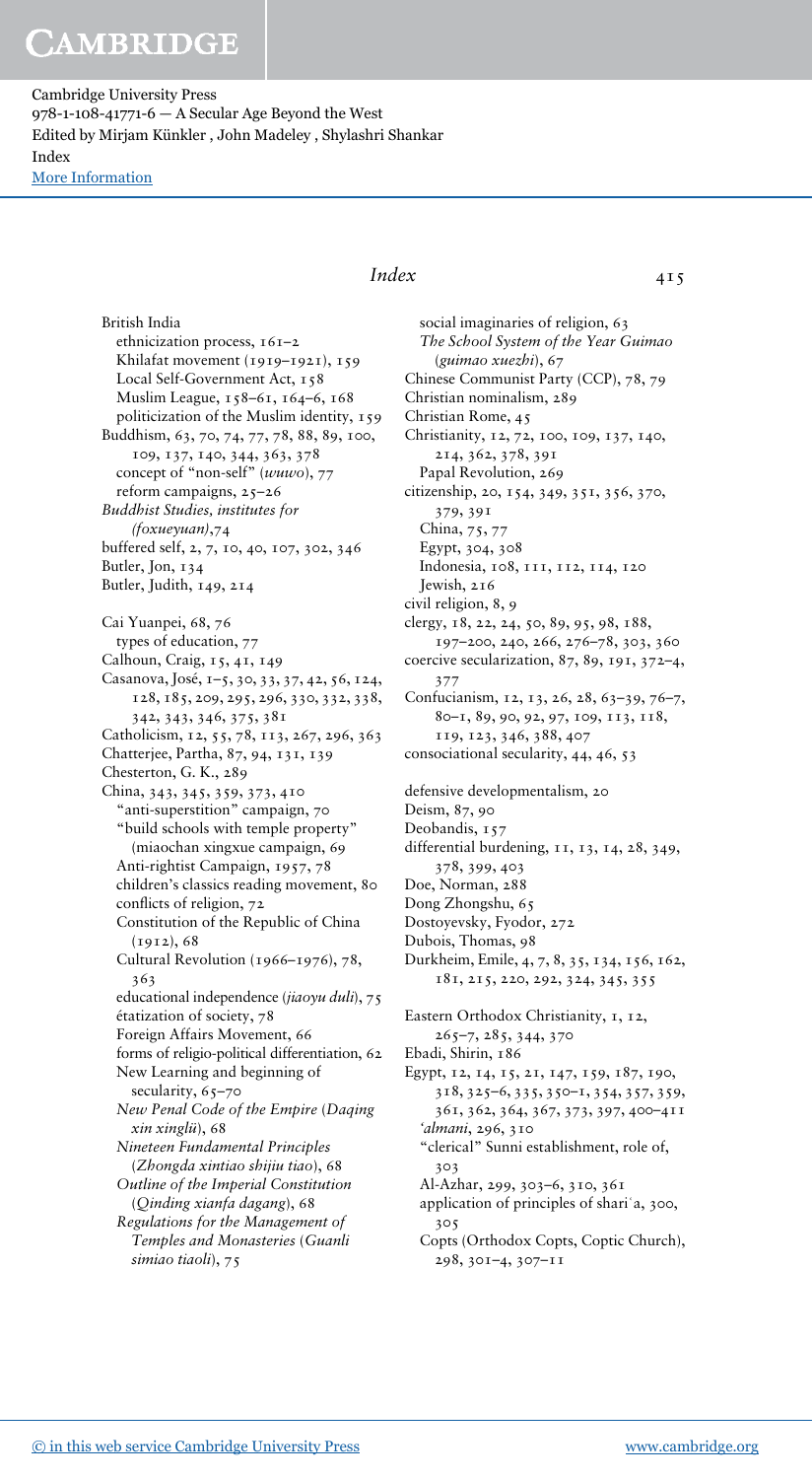Cambridge University Press 978-1-108-41771-6 — A Secular Age Beyond the West Edited by Mirjam Künkler , John Madeley , Shylashri Shankar Index [More Information](www.cambridge.org/9781108417716)

Egypt (cont.) Coptic piety movement, 302 constitution, 299–300, 303–7, 309,  $2T$ 'Egyptian personality', 297 Hafez, Sherine, 301 hisba, 305 Khalid, 'Amr, 300 Islamic Awakening (al-sahwa alislamiyya), 300 Islamic banking and investment sector, 301 Islamic character of state and society, 299 law and constitutional order, 303–305 madani, 296, 310 media, impact of Islamization, 301 military coup, 2013, 364 moral and political character of, 297 Muhammad Ali, 298 Muslim Brothers, also Muslim Brotherhood, 299, 300, 301, 311, 364, 367, 394 Nasr Hamid Abu Zayd case, 309 Nasser, Gamal Abdel, 299, 303, 394 ordre public (al-nizam al-ʿamm), 306–7 Ottoman Empire, 298 piety movement, 300–302 pious art, 301 post-islamism, 302 revolution of 2011, 303, 367 Salafi(st), 300, 302, 306 socio-political forces in, 298 Supreme Constitutional Court, 306–7 Wafd Party, 299 youth culture, 301 Ellis, Jane, 283 Enryo, Inoue, 95, 97 Epstein, Mikhail, 287–290 Erbakan, Necmettin, 246 Erdoğan, Recep Tayyip, 251, 255 Evren, Kenan, 245 exclusive humanism, 7, 11, 39–40, 61, 107, 132, 290, 354, 357, 363 Falun Gong, 79

family courts, family law, 110, 116, 224, 240, 298, 332, 351, 366–8, 371, 378, 380 Feng Guifen, 66 Ferguson, Adam, 34 Ferrari, Silvio, 288, 400 Figes, Orlando, 281 Filatov, Sergei, 284

#### 416 Index

French laïcité, 4, 16, 54, 72, 154, 235, 239, 321–2, 325, 331, 336, 360 French Revolution, 40, 273, 347 Froese, Paul, 284, 286, 288 Fu Sinian, 76 Galanter, Marc, 142 Ganji, Akbar, 186, 195, 203 Gavison, Ruth, 229 Geertz, Clifford, 134, 320 Gellner, Ernest, 161, 204 God is Dead (Steve Bruce), 37 Göle, Nilüfer, 191 Gorbachev, Mikhael, 278 Government of India Act 1935, 364 Great Promulgation Campaign (1870–1884), 93, 98, 101 Greeley, Andrew, 284 Habermas, Jürgen, 33, 149, 285 Haeri-Yazdi, Ayatollah Mehdi, 202 Hajjarian, Said, 203 Halepota, A. W. J., 175 Hall, Peter, 51 Hambly, Gavin, 188 Heelas, Paul, 289 Herzl, Theodor The Jewish State, 218 Hess, Moshe, 217 Hikawa Shrine, 100 Hindu right in India, 36, 129 Hinduism, 6–13, 18, 22, 109, 113, 114, 139, 265, 344, 388 as a religion, 18, 26, 133, 134–137 as an ancient order, 19, 133, 136–137, 140–7 as an imaginary entity/culture, 19, 133, 137, 140, 141, 147 debates on the role of British colonialism and, 135 distinction between Brahmin and Hindu, 136 in The Last Brahmin, 146–147 legal interpretation of, 97–99 Nandy vs Kaviraj, 145-147 Hosking, Geoffrey, 271 Hu Shi, 76 humanism, 6, 7, 8, 9, 11, 39, 40, 61, 107, 121, 132, 137, 208, 239, 266, 286, 290, 291, 347, 354, 357, 363 Huntington, Samuel, 204, 267, 268, 269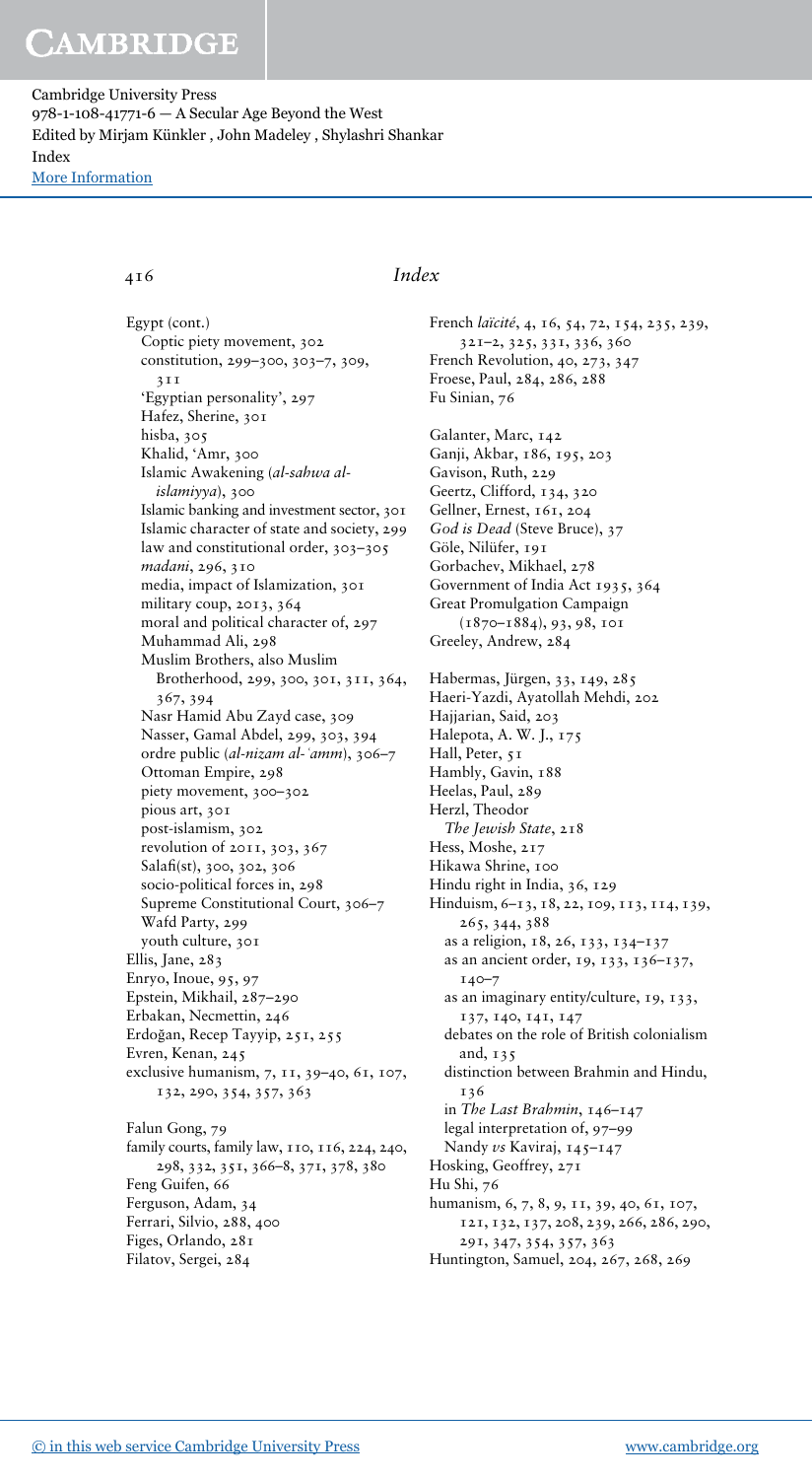Cambridge University Press 978-1-108-41771-6 — A Secular Age Beyond the West Edited by Mirjam Künkler , John Madeley , Shylashri Shankar Index [More Information](www.cambridge.org/9781108417716)

> identity politics, 155, 197, 294, 297, 311 Imperial Examination system, 67 India, 22, 45, 46, 49, 51, 104, 109, 115, 154, 155–162, 165, 171, 193, 285, 320, 325, 349, 373, 387, 388, 393, 394, 397, 400, 403, 407–409, 410, See also British India 1857 Revolt, 157 Ayodhya case (2010), 353 caste system, 131, 136, 140 concept of Hinduism, 22 Constituent Assembly, 24, 111, 139, 140, 165, 166, 366 court's rulings in Hindutva cases and Bommai judgment, 130, 136, 144 Hindu Code Bill in 1955/1956, 353, 356 Hindu Marriage Act, 1955, 141 Hindutva, concept of, 2, 128, 129, 130, 133, 139 Madras Temple Entry Authorization Act (1948), 144 proselytization and conversion, 140 Representation of Peoples Act (1951), 129, 144 Indonesia, 11, 12, 14, 15, 20, 21, 23, 27, 45, 51, 104, 147, 187, 285, 322, 325, 330, 367, 368, 373, 375, 377, 380, 393, 397, 401, 402, 404, 406, 408–9, 410, 411 "Bhinneka Tunggal Ika" (motto), 109 activities and political role of the MORA, 112–16 citizenship, 20, 108, 111, 112, 114, 123 Compilation of Islamic Law (Kompilasi Hukum Islam or KHI), 116, 117, 121 customary (adat) and Islamic legal systems, 110, 115 democratization process, 117–120 Indonesian Ulama Council (MUI), 115, 120, 124 legal standards on marriage, 116, 118, 366 Marriage Law, 1974, 116–7 nation-building process,  $112$ Pancasila, 20, 45, 110, 111, 113, 114, 119, 122, 366, 393 policy of agamasasi, 112-14, 121 institutional separation of religion and state, 139, 145, 149, 199, 203, 204, 275, 288, 290, 296, 321 inter-communal conflicts, 47, 49 inter-field conflicts, 48, 49 International Religion Indexes, 396

### $Index$  417

intra-communal conflicts, 47 Iqbal, Javed, 168 Iqbal, Muhammad, 159, 168 Iran, 21, 24, 36, 153, 178, 330, 345, 352, 361, 373, 400–404, 408–411, See Iran chapter, the introduction and the conclusion "Muslim secularism" in contemporary, 202–204 Iranian student groups and secularism, 195–197 oppositional Green Movement, 186 pattern of state-society relations, 189 process of secularization and desecularization in, 26, 28, 154, 185, 186, 207, 215, 220, 250 Rafsanjani, Hashemi, 193 rise of an Islamist opposition in, 207 rise of political secularism, 9, 186, 191–4, 197, 203, 310 secularization of religious thought in, 198 Iron Curtain, 265 Islam, See chapters on Egypt, India, Indonesia, Iran, Morocco, Pakistan, Turkey, introduction and conclusion Islamization phenomenon in Egypt, 301 Islamic family law, 110, 116 Islamic fundamentalism Sunni forms of, 36 Islamic State (Negara Islam), 23, 110, 111, 115 Islamists, 21, 23, 111, 147, 164, 165, 170, 190, 296, 300, 303, 310, 333, 335, 337, 357 Ismail, Moulay, 320 Israel, 25, 373, See Jewish secularization division between secular and non-Orthodox Jews and Orthodox and ultra-Orthodox Jews, 222 Equal Rights for Women Law (1951), 226 establishment of the state of Israel, 213, 220, 222 evolution of the Hebrew language, 217 Haskala ideology, 217 Hovevei Zion (Lovers of Zion), 218 Jurisdiction of Rabbinical Tribunals (Marriage and Divorce) Law, 224 Knesset's Constitution, Law, and Justice Committee, 229 legal emancipation of Jews, 216 religion-state relations, 27, 225, 228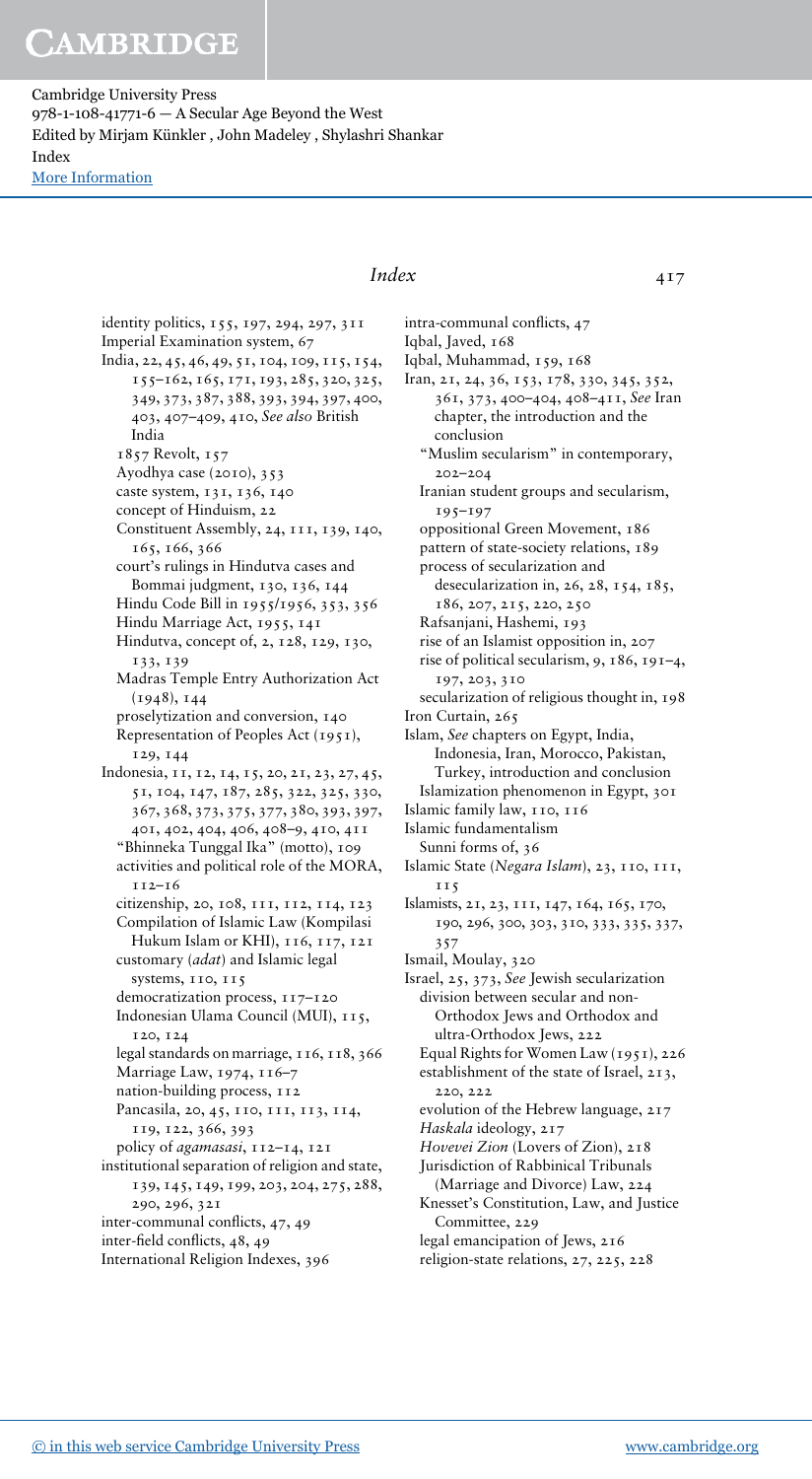Cambridge University Press 978-1-108-41771-6 — A Secular Age Beyond the West Edited by Mirjam Künkler , John Madeley , Shylashri Shankar Index [More Information](www.cambridge.org/9781108417716)

Israel (cont.) religious regulation of marriage and divorce, 225 Spousal Covenant for Persons Having No Religious Affiliation A, 227 status of women, 226 Zionist movement, 215-220 Jainism, 142 Jakarta Charter, 110, 111 Jalaeipour, Hamid Reza, 203 James, William, 7, 162 Japan, 20, 51, 67, 68, 74, 78, 110, 112, 273, 343, 345, 348, 349, 359, 410, See also the introduction and conclusion, the appendix, and the Japan chapters anti-superstition campaign in education, 96, 97 cholera outbreaks, 100 establishment of conscription, 88 Inoue's anti-superstition campaign, 92, 95–97 Meiji Buddhist reform movements, 94–97 Meiji Restoration of 1868, 20, 26, 67, 86, 88, 100, 387 promotion of secular thought under Western influence, 89 Rokumeikan balls, 90 State Shinto, 97–9, 102, 104, 360, 371 Tokugawa period (1600–1868), 88, 89, 91 transformation of shrines and priests, 94, 95, 98–100 Westernization of society, 90 Jewish secularization, See Israel chapter European Enlightenment and, 216 jiao, 18, 62, 63, 64, 65, 68 jiaohua, 64 Jinnah, Mohammed Ali, 155, 158–161, 163–171, 181, 394 Jonathan Fox's Religion and State (RAS) dataset, 396 Judaism, 19, 21, 26, 88, 120, 214, 217, 279, 344, 365, 378, also see Israel chapter Kadivar, Mohsen, 186, 199, 201, 202 Kafū, Nagai, 91 Kalbasi, Bahman, 197 Kami, 94, 95, 98 Katznelson, Ira, 132, 389 Kaviraj, Sudipta, 145, 146, 352

#### 418 Index

Keddie, Nikkie, 348, 349, 369–372, 374, 376, 379, 380 Kemal, Mustafa, 21, 188 Khalid, ʿAmr, 302 Khamenei, Ali, 194, 199, 202 Khan, Ayub, 156, 167–171, 173, 175, 179–181 Khan, Liaquat Ali, 165, 166, 167 Khomeini, Ruhollah Musavi, 9, 10–12, 178, 193, 360, also see Iran chapter Kirill, Bishop, 279, 291 Kowashi, Inoue, 92 Kyōsai, Kawanabe, 90 Larijani, Sadegh, 192 Latin Christendom, 1, 2, 3, 7, 10, 29, 40, 61, 131, 205, 213, 259, 265, 266, 269, 295, 317, 342, 344, 345, 346, 377, 378 Law of Separation of Church and State  $(1905), 72$ Legge, James, 63 Lewis, Bernard, 204 Li Hongzhang, 66 Liang Qichao, 72 Liang Shuming, 77 liberal individualism, 54, 55 liberation theology in Latin America, 36 Liji, 64, 65 Luckmann, Thomas, 4, 8, 35 Luhmann, Niklas, 4, 16, 34, 43, 44, 47, 50, 81, 120, 156, 157, 255, 322, 328, 330, 377 Luhmannian systems theory, 47, 50 Malik, Jamal, 172, 176, 178 Mao Zedong, 79, 98 Martin, David, xvii, 4, 5, 12, 35, 285, 291, 292, 375 A General Theory of Secularization, 358 phenomenon of "path dependence", 318, 358, Meiroku Society, 88, 92, 93, 94, 97 Mitsu, Shimamura, 99 modernity, 26–8, 33, 146, 169, 207, 235, 237, 250, 257–60, 295, 296, 298, 343, 375, 377, 399 Modified Social Regulation of Religion Index (MSRI), See Appendix Mohaqqeq-Damad, Mostafa, 202 Mojtahed-Shabestari, Mohammad, 202 Mokurai, Shimaji, 96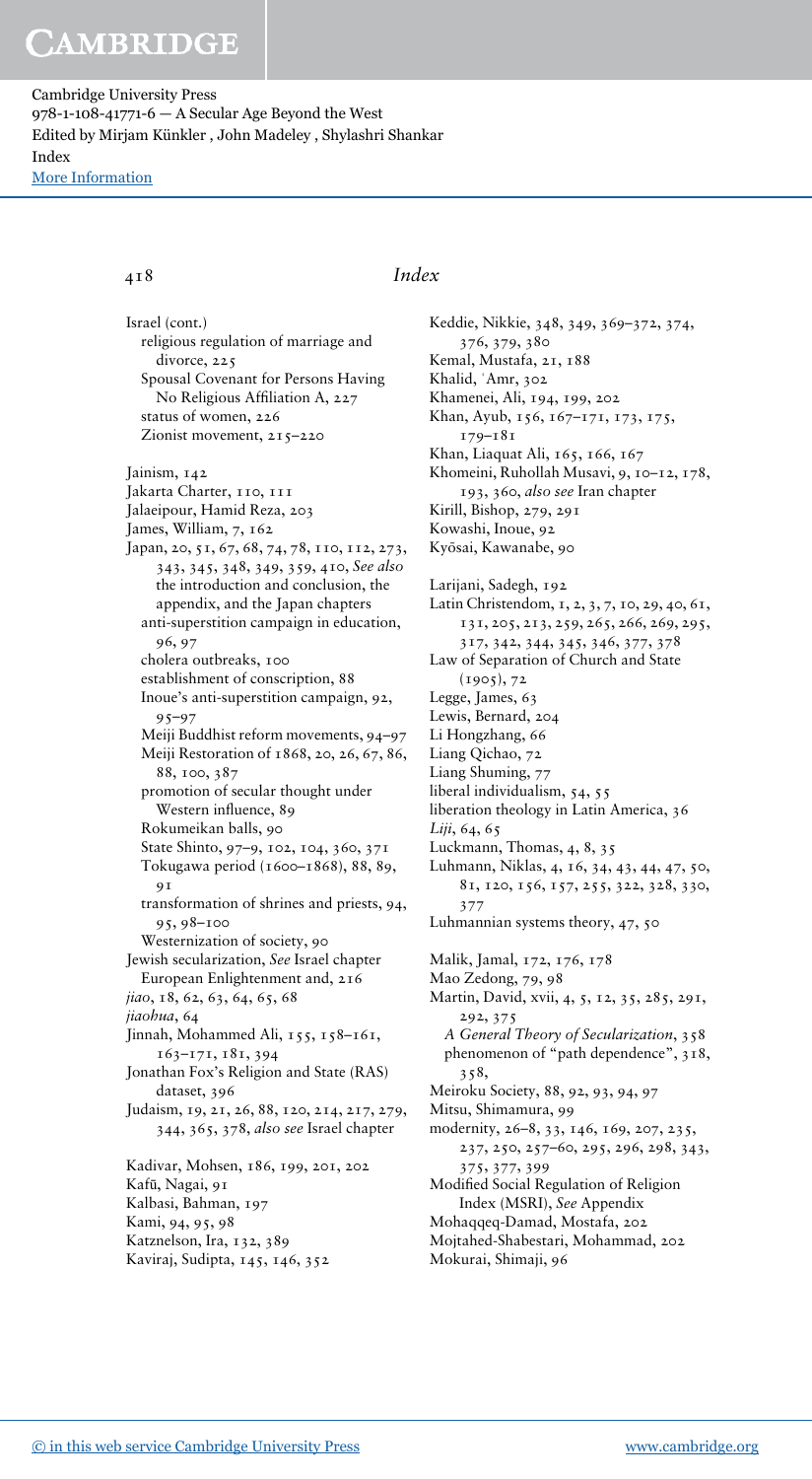Cambridge University Press 978-1-108-41771-6 — A Secular Age Beyond the West Edited by Mirjam Künkler , John Madeley , Shylashri Shankar Index [More Information](www.cambridge.org/9781108417716)

> Molavi, Afshin, 195 Momeni, Abdullah, 196 Montazeri, Hossein Ali, 198–200, 202 Moral Majority in the U.S.A., 36 Morocco, 360, 373, 348, 350, 351, 354, 355, 410, See Introduction, Conclusion, and the Morocco chapter Al-'Adl wa-Ihsan, 332, 335 Alawite monarchy, 318, 327, 332 Almoravids, 319 Amazigh (Berber) movement, 318, 330, 331–336 anti-colonial nationalist movement, 318 Arab Spring, 27, 303, 311, 318, 335 Arab-Islamic identity, 23–25, 355 Berber myth, 322 conception of Moroccan national identity, 25, 323, 325, 331, 332 constitutional reform process and nonsecular settlement in, 313, 336 de facto conflation of ummah and watan, 325 differentiation between temporal and religious authority, 320 formation of laicité, 321 Freedom and Democracy Now, 335 French Berber policy and, 323 Islam's role in the political field, 324 Jewish minority of, 322, 326 King Mohamed V era, 326, 327 King Mohamed VI era, 25, 318, 331 linkage between religion, the monarchy, and the nation, 328 Malikism, 319, 322 Moroccan king as Commander of the Faithful, 330 recognition of Tamazight (Berber), 318, 336 reformist revivalism, 319 religio-political monopoly, 336, 338, 395 religious freedom and human rights in, 207, 332 rise of an Islamist movement, 332 Royal Institute for Amazigh Culture (IRCAM), 331 sharifianism, 319, 322 Treaty of Fes, 321, 322, 325 women's movement, 333 Mossadeq, Mohammad, 189, 206, 208 Mubarak, Husni, 190, 303, 305–6, 367 Muslim League, 158–161, 164–6, 168

### Index 419

Nandy, Ashis, 146, 155, 181 Nasr, Vali, 178, 191 nationalism link between secularity and, 23 nativism, 93, 95, 295 Nehru, Jawaharlal, 22, 23, 115, 140, 155, 164 Nikon, Patriarch, 270, 271 North Atlantic World, 1, 2, 7, 8, 10, 107, 205, 265, 295, 311, 342, 343, 350, 355, 358, 369, 379, 400, 409 Opium Wars in 1839–1860, 28, 65, 87 Orthodox Christianity, 1, 12, 19, 265, 266, 268, 279, 284, 291 Orthodox Judaism, 21, 215 Ottoman Millet system, 274, 371 Özal, Turgut, 246, 249, 253 Pahlavi, Reza, 21, 188, 207 Pahlavi, Mohammad Reza, 188 Pakistan, 139, 287, 323, 325, 330, 355, 361, 373, 393, 394, 410, Also see introduction, Pakistan chapter, and conclusion 1956 Constitution, 165, 168, 361 1973 Constitution, 171, 179 Ahmadiyas vs Qadianis, 167, 172 Ayub Khan era, 170 Bhutto's era, 173 Council of Islamic Ideology (CII), 169, 171, 173 influence of Pirs and ulama, 168 Jama'at-e-Islami (JI), 164, 171, 173, 184 Jamiyat-e Ulema Islam (JUI), 165 Jamiyat-e Ulema-e Pakistan (JUP), 165 Jamiyat-i-Ulama-i-Hind (JUH), 164 legitimation politics and Islamization policies (1972–1988), 170–181 Objectives Resolution adopted by CA, 165, 166 Qur'an schools, 168, 170, 173, 175–178, 182 schools of thought in Islam,  $164$ ,  $169-173$ state-building and religion, 356 supremacy of the shari'a, 166 Ulama Akademi, 169 Waqf Property Ordinance (1961), 169, 174 Zakat administration, 179 Pakistan movement, 21, 161, 163, 181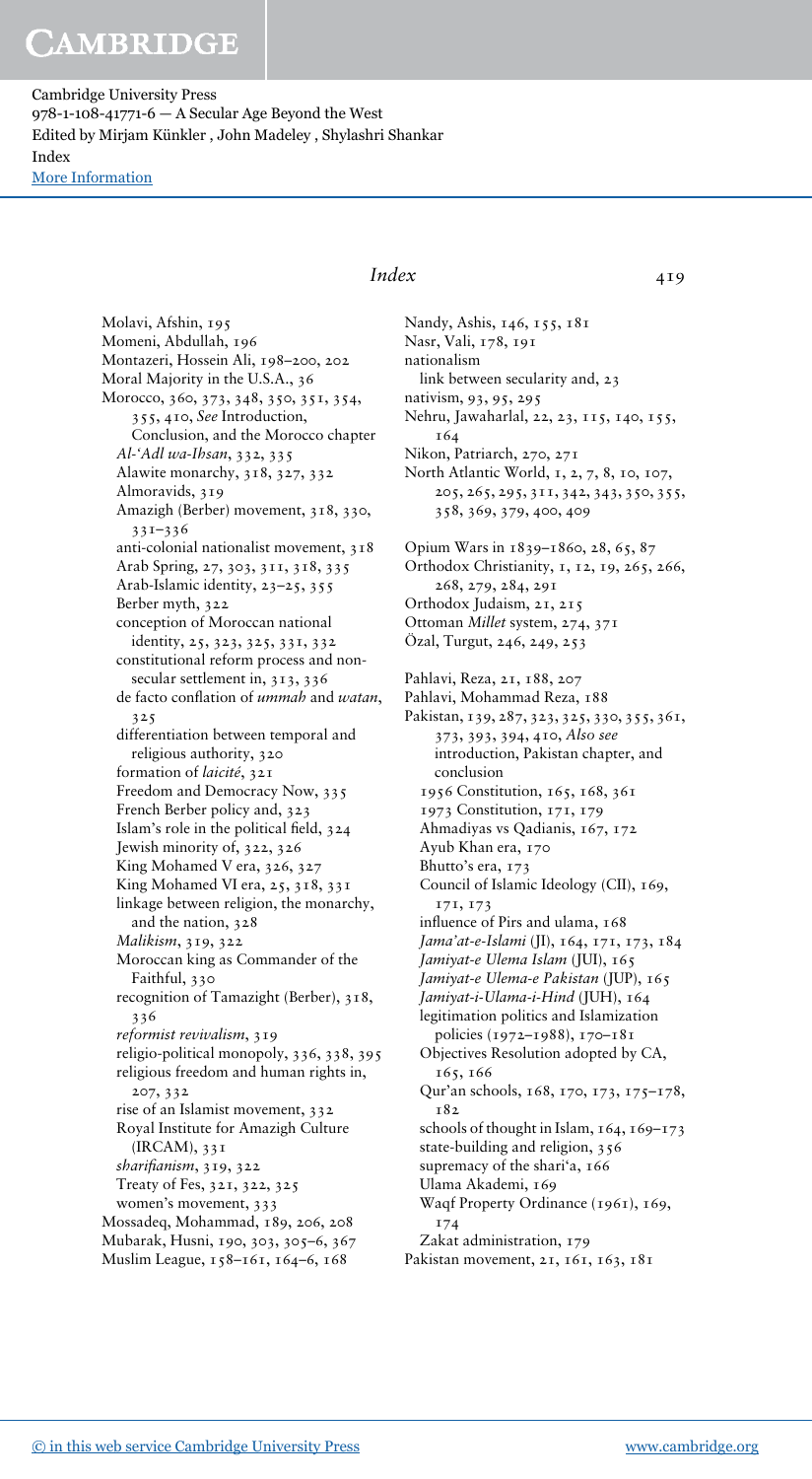Cambridge University Press 978-1-108-41771-6 — A Secular Age Beyond the West Edited by Mirjam Künkler , John Madeley , Shylashri Shankar Index [More Information](www.cambridge.org/9781108417716)

420 Index

Pentecostalism, 12, 36 personal status law, 306, 308, 351 Pines, Yehiel Michel, 219 Pinsker, Leo (Yehuda Leib), 218 Pipes, Richard, 268, 270, 281 Plantinga, Alvin, 39 Pluralism-Index, See Appendix Pobedonostsev, K.P., 273 porous self, 2, 107 Presidency of Religious Affairs (diyanet), 21, 236, 240–3, 255, 364 principled distance, 24, 155 Protestant Reformation, 40, 277 Protestantism, 78, 113, 363 Public Religions in the Modern World (Casanova), 5, 37, 125 radical republicanism, 54, 55, 234 Raisdana, Fariborz, 203 Red Swastika Society, 74 Reines, Yitzchak Yaacov, 219 religion as ideology, 155, 156, 162 degree of burdening of, 11, 13, 14, 28, 349, 378, 399, 403 religious disbelief, 33, 39, 206 Religious Diversity Index (RDI), 410 religious elites, 44, 48, 330, 356, 378 religious freedom China, 68, 71, 401 Egypt,  $307-11$ India, 140–1, 144 Indonesia, 115, 119, 120 Israel, 222 Morocco, 336 Pakistan, 167 Russia, 23–25, 275, 277, 287, 290 religious nationalism, 16, 53, 55, 161, 181, 337 religious pluralism, 44, 122, 145–7, 287, 325, 387 Renmonkyō, 99-103 Representation of the People Act 1951, India, 10 Rida, Rashid, 207 Rong Hong, 66 Rousseau, Jean-Jacques, 9 Russia, 20, 345, 373, 410 after communism, 284, 285 Anti-Enlightenment movement, 272 anti-Putin protest, 292

Bolshevik revolution of 1917, 274–5, 363 changing conditions of belief, 266–7,  $285 - 291$ Christian sacrifice and humility, 281 Dostoyevsky's Orthodoxy, 272 during Peter the Great reign, 271 Great Patriotic War (1941–5), 278 Law on Religious Associations, 1929, 276 League of Militant Atheists (LMA), 276, 282 Mongol principles in, 268 religious reform in, 271 Romanov dynasty, 274 Russian Religious Renaissance, 282 secular enlightenment in, 268 Soviet campaign for the eradication of religion, 266, 275, 276 the Great Terror, 277 Tsarist regime, 271, 272 under Khrushchev, 278 Russian Orthodoxy, 2, 282 conditions of religious freedom, 287 Non-possessors vs Possessors, 270 religious freedom of Russian Orthodox Church, 275–9, 285, 363 Sacred and Secular Religion and Politics Worldwide (Pippa Norris and Ronald Inglehart), 38 Safavi, Rahim, 193 Saidzadeh, Mohsen, 202 Sane'i, Yusef, 202 Savarkar, V.D., 138, 160 Schilling, M. E. Combs, 328 Scientific Society, 157 Scottish Enlightenment, 87, 89 secularism in the Muslim world, 191, See also Egypt, Indonesia; Iran; Morocco, Pakistan, Turkey secularism, Taylor's notion of, see Taylor secularity classic differentiation theory, 2, 29, 35, 37, 39, 42–44 Taylor's notions, 2, 153, 342 Secularity I, 43, 55, 61, 108, 121, 136, 137, 152, 235, 318, 319, 321, 327, 329, 332, 343, 344, 348, 375, 379, 388 limits of using constitutions as measures of, 368 quantitative view, 402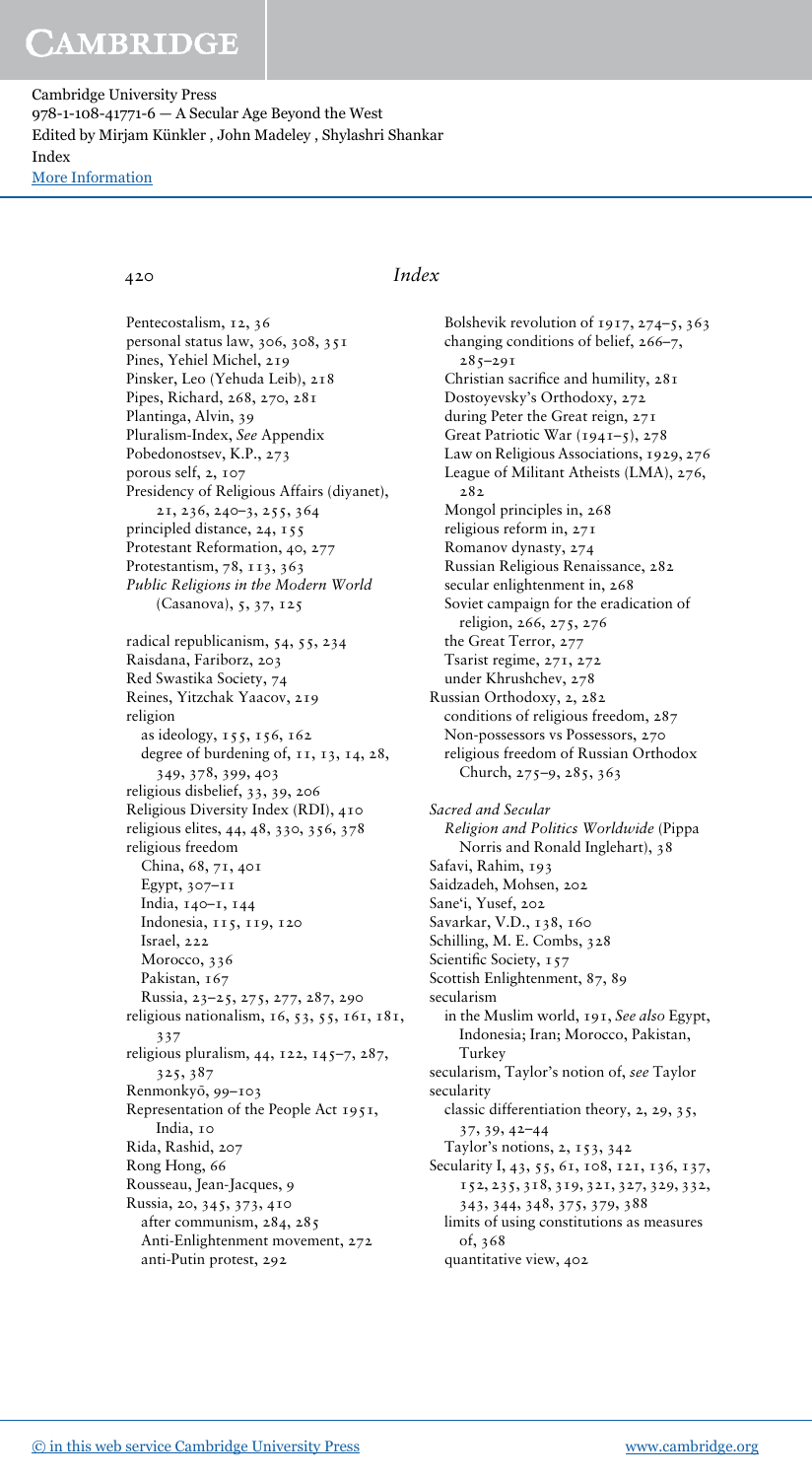Cambridge University Press 978-1-108-41771-6 — A Secular Age Beyond the West Edited by Mirjam Künkler , John Madeley , Shylashri Shankar Index [More Information](www.cambridge.org/9781108417716)

> Secularity II, 43, 61, 121, 137, 152, 205, 280, 343, 348, 375, 388 quantitative view, 408 Secularity III, 2, 16, 28, 41, 61, 63, 108, 121, 132, 152, 205, 235, 245, 318, 344, 348, 357, 379, 385, 388 causal connection with other secularities, 16, 39, 41 changing conditions of belief, see conditions of belief cultural rise of, 9 quantitative view, 411 what, why and how of, 6–13 secularity struggles boundary changes and, 5, 14, 19, 27, 40, 47–50, 61, 77, 99, 297 distinction between inter-communal, intra-communal, and inter-field boundary struggles, 47, 49 secularization as ethnicization, 161–163 as responses to problems, 171–172 coercive, 87, 89, 191, 373 external and internal forces driving, 372–374 in monotheistic religions, 369–72 secular-religious settlements, 358–368 typologies of, 358–61 Seiran, Ōuchi, 96 Seisai, Hirayama, 100, 105 Senegal,  $108$ Shamsolvaezin, Mashallah, 203 shari'a, 111, 119, 120, 147, 164, 166, 171, 173–4, 239, 240, 296, 299, 300, 303–6, 311, 320, 322, 324, 334, 363, 367, 373, 394, 395 Shi'a, Shi'i Islam, 9, 12, 123, 170, 185–212, 255, 306, 336, 394 Shimoni, Gideon, 216–20, 233 Shinran, monk, 91 Shinto, 12, 26, 91, 93–105, 362, 371, 387, 398, 406 Shterin, Marat, 265, 287–8, 294 shūkyō, 88, 91, 106, 407 Smith, Donald E., 369, 383 social field, 43, 47–9, 319 horizontal dimension, 47 vertical dimension, 47 solidarity, 34, 36, 38, 52–4, 123, 149, 183, 237, 260, 319, 325, 338 Soroush, Abdolkarim, 186, 203, 211, 212

### Index 421

Stark, Rodney, 31, 33, 37, 57, 59 Starrett, Gregory, 299, 315, 345, 383 state regulation of religion China, 64, 65, 68, 69, 72, 79, 403 Egypt, 295, 312 Indonesia, 112–20 Iran, 187, 401 Israel, 99–103, 222 Japan, 92, 96, 97–9 Morocco, 317–341 Pakistan, 181 Russia, 265–294 Turkey, 234–264 Sufi Islam, Sufi brotherhoods, Sufism, 12, 49, 144, 244, 298, 300, 302–3, 320, 394 Sunni Islam, 2, 12, 22, 25, 36, 49, 123, 165, 178, 180–1, 236–9, 242, 255, 297–8, 303–11, 337, 353, 356, 364–5, 398, 410 Syed, Sir, 152, 155, 157, 158, 161, 163, 164, 169, 181, Islam, 163 Muslims' identity, 159 Szamuely, Tibor, 268, 294 Ta'limat-i-Islamia, 166 Tabrizi, Seyed Hussain Mousavi,202 Taiseikyō, 100, 101, 102 Taixu, monk, 74, 77 Taoism, 12, 63, 64, 69, 70, 74–6, 78, 84, 363, 398, 406–7 Taylor, Charles conditions of belief, 2, 3, 9, 11, 15, 16, 29–30, 33, 39–41, 43, 61–2, 87, 107–8, 120, 131, 152–3, 156, 174, 185, 213, 236, 239, 245, 250, 258, 267, 285, 287, 291, 295, 302, 311, 317–18, 338, 341, 345–6, 353, 357, 385–7, 409 definition of religion, 63 immanent frame, notion of, 3, 19, 34, 40–1, 75, 107–8, 121, 345, 347–8 neo-Durkheimian expression of religiopolitical identity, 8, 156, 162, 181, 220, 292, 324, 355 Reform Master Narrative, 32, 37–9, 269 secularism, 3, 5, 9, 12, 16, 34, 52, 86-7, 104, 108, 122, 132–3, 148, 154, 172, 181, 235, 236, 344, 350, 388, 392, 395 social imaginaries, 8, 18, 19, 27, 39, 63, 108, 122, 128, 133, 134–151, 152, 235, 290